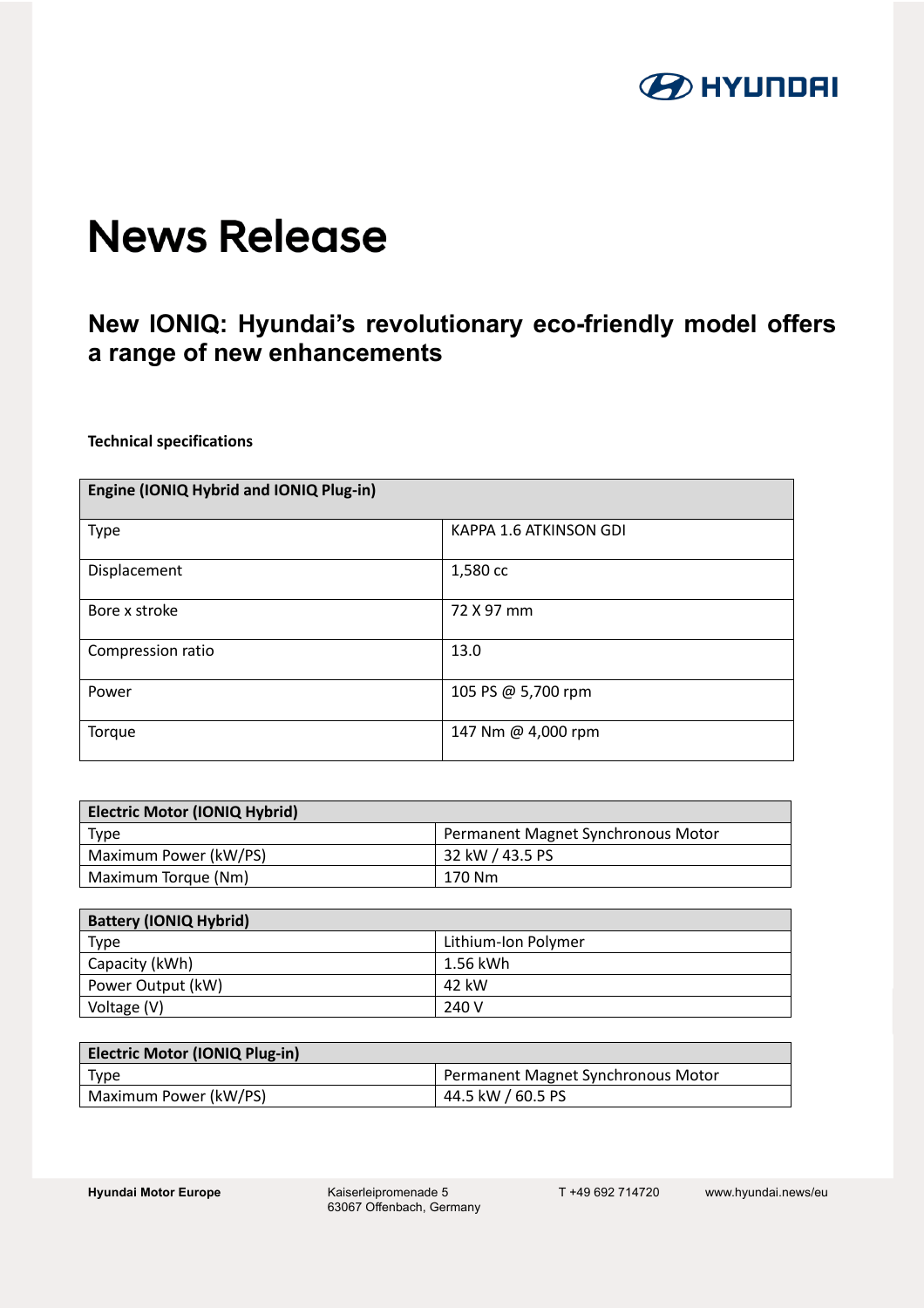

| Maximum Torque (Nm)           | 170 Nm |
|-------------------------------|--------|
|                               |        |
| $Rother /  ON  D \ln a \ln b$ |        |

| <b>DALIERY (IONIQ PIUS-III)</b>  |                     |
|----------------------------------|---------------------|
| Type                             | Lithium-Ion Polymer |
| Capacity (kWh)                   | 8.9 kWh             |
| Power Output (kW)                | 59 kW               |
| Voltage (V)                      | 360 V               |
| On Board Charger (IONIQ Plug-in) |                     |
| Max. capacity (kW)               | 3.3                 |

| <b>System Output</b> |                 |
|----------------------|-----------------|
| Max Power (kW / PS)  | 104 kW / 141 PS |
| Max Torque (Nm)      | 265 Nm          |

| <b>Electric motor (IONIQ Electric)</b> |                                    |
|----------------------------------------|------------------------------------|
| Type                                   | Permanent Magnet Synchronous Motor |
| <b>Maximum Power</b>                   | 136 PS                             |
| Maximum Torque                         | 295 Nm                             |
| Maximum speed                          | 165 km/h                           |
| $CO2$ combined (g/km)                  | 0                                  |
| All electric range (target WLTP)       | 294 kms                            |

| <b>Battery (IONIQ Electric)</b> |                            |
|---------------------------------|----------------------------|
| Type                            | Lithium-ion Polymer        |
| Capacity (kWh)                  | 38.3 kWh                   |
| Power Output (kW)               | 113                        |
| Energy Density (kwh/kg)         | 112.4 (w/o battery heater) |
|                                 | 111.2 (w/ battery heater)  |
| Voltage (V)                     | 319.4                      |

| <b>On Board Charger</b> |     |
|-------------------------|-----|
| Max. capacity (kW)      | ـــ |
| <b>Charging Time</b>    |     |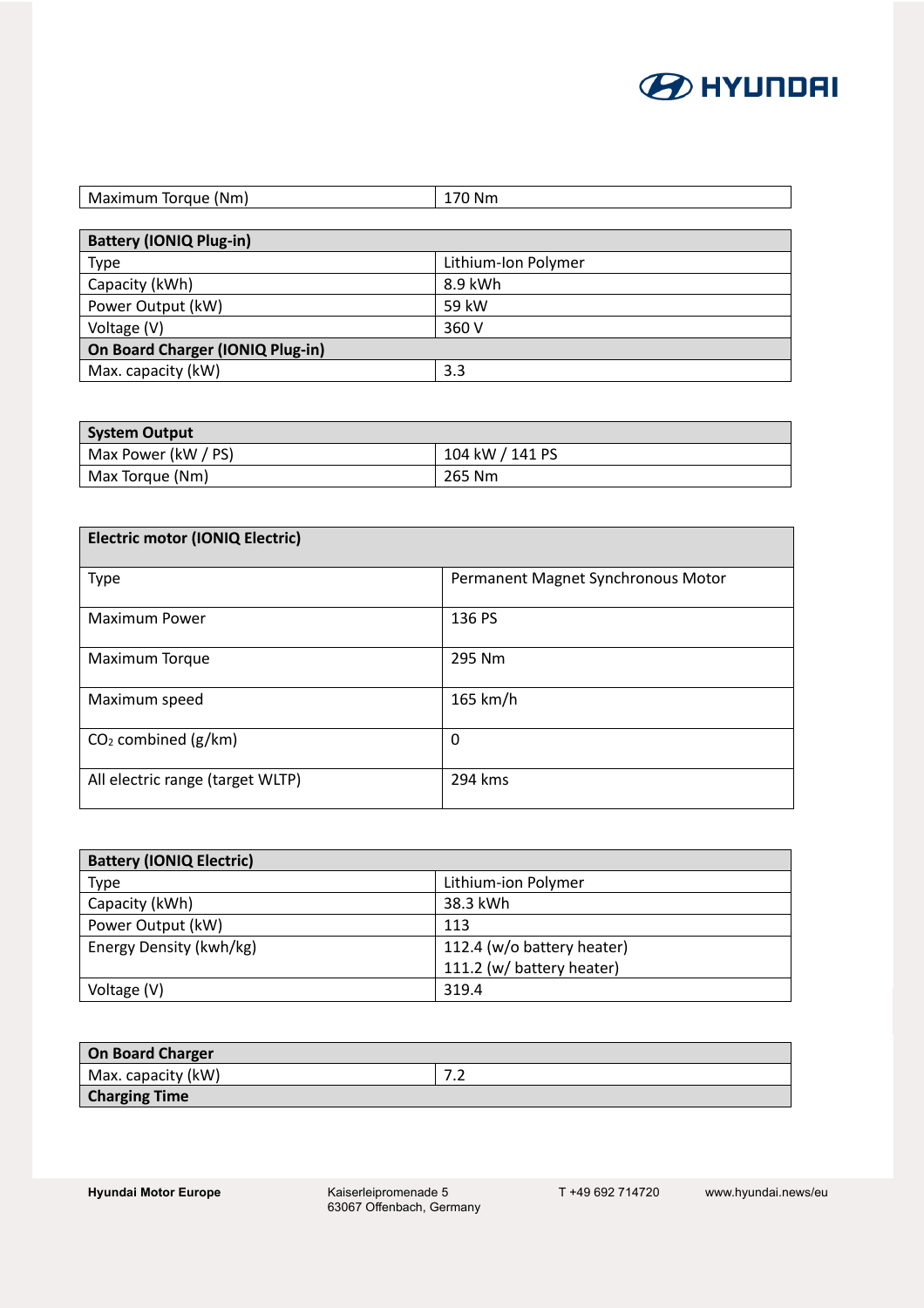

| Charge Time to 80% (from "0%" indicated)/   Minimum 6 hrs 5 mins                              |                          |
|-----------------------------------------------------------------------------------------------|--------------------------|
| Standard AC                                                                                   |                          |
| Charge Time to 80% (from "0%")/ Quick Charge $\mid \varpi$ 50 kW charge point: Approx. 57 min |                          |
| - DC                                                                                          | @ 100 kW: Approx. 54 min |

| Transmission (IONIQ Hybrid and IONIQ Plug-in) |                                  |
|-----------------------------------------------|----------------------------------|
| Automatic                                     | 6-Speed Dual Clutch Transmission |

| <b>Transmission (IONIQ Electric)</b> |                                          |
|--------------------------------------|------------------------------------------|
| Automatic                            | <sup>1</sup> Single Speed Reduction Gear |

| <b>Gear ratios (IONIQ Hybrid)</b> |                                         |
|-----------------------------------|-----------------------------------------|
|                                   | KAPPA 1.6 ATKINSON GDI / 6 DCT          |
| 1 <sup>st</sup>                   | 3.867                                   |
| 2 <sup>nd</sup>                   | 2.217                                   |
| 3 <sup>rd</sup>                   | 1.371                                   |
| 4 <sup>th</sup>                   | 0.930                                   |
| 5 <sup>th</sup>                   | 0.956                                   |
| 6 <sup>th</sup>                   | 0.767                                   |
| Reverse                           | 5.351                                   |
| Final drive                       | 4.188 / 3.045 (1ST-4TH / 5TH - Reverse) |

| <b>Gear ratios (IONIQ Electric)</b> |                                               |
|-------------------------------------|-----------------------------------------------|
|                                     | Single Speed Reduction Gear/ 38.3 kWh Battery |

**Hyundai Motor Europe** 

Kaiserleipromenade 5<br>63067 Offenbach, Germany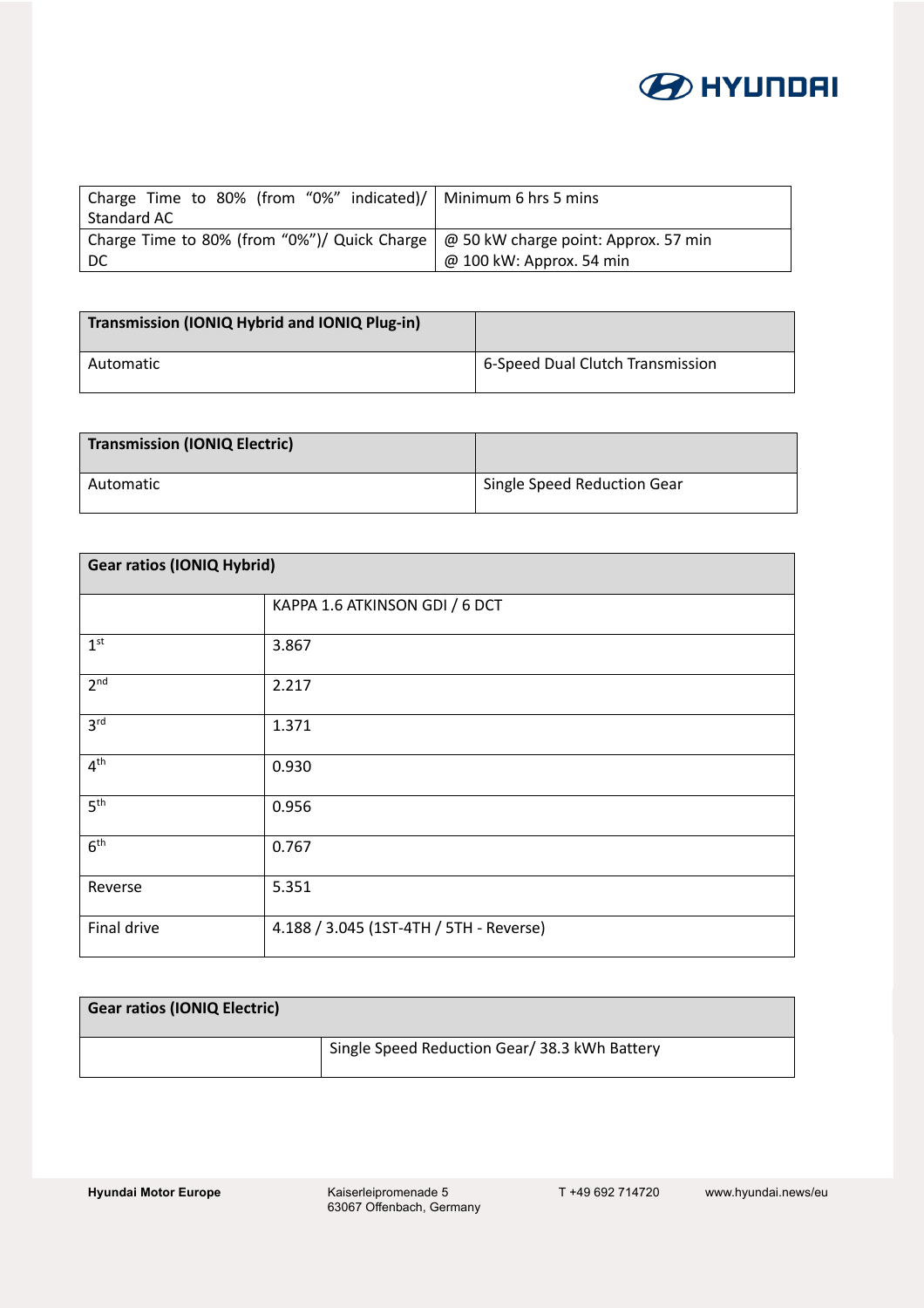

| Gear ratio | .412<br>$\overline{\phantom{a}}$ |
|------------|----------------------------------|
|            |                                  |

| <b>Suspension and damping</b> |                                                                                                   |
|-------------------------------|---------------------------------------------------------------------------------------------------|
| Front                         | Macpherson Strut Type with Gas shock absorbers                                                    |
| Rear                          | Multi-link Type (IONIQ Hybrid) and Torsion Beam Type (IONIQ<br>Electric) with gas shock absorbers |

| <b>Steering (IONIQ Hybrid and IONIQ Plug-in)</b> |                         |
|--------------------------------------------------|-------------------------|
| Type                                             | Rack & Pinion           |
| Gearing                                          | 2.66 turns lock-to-lock |
| Turning radius                                   | 5.3 metres (minimum)    |
| <b>Overall Steering Gear Ratio</b>               | 13:9:1                  |

| <b>Steering (IONIQ Electric)</b> |                         |
|----------------------------------|-------------------------|
| Type                             | Rack & Pinion           |
| Gearing                          | 2.85 turns lock-to-lock |
| Turning radius                   | 5.3 metres (minimum)    |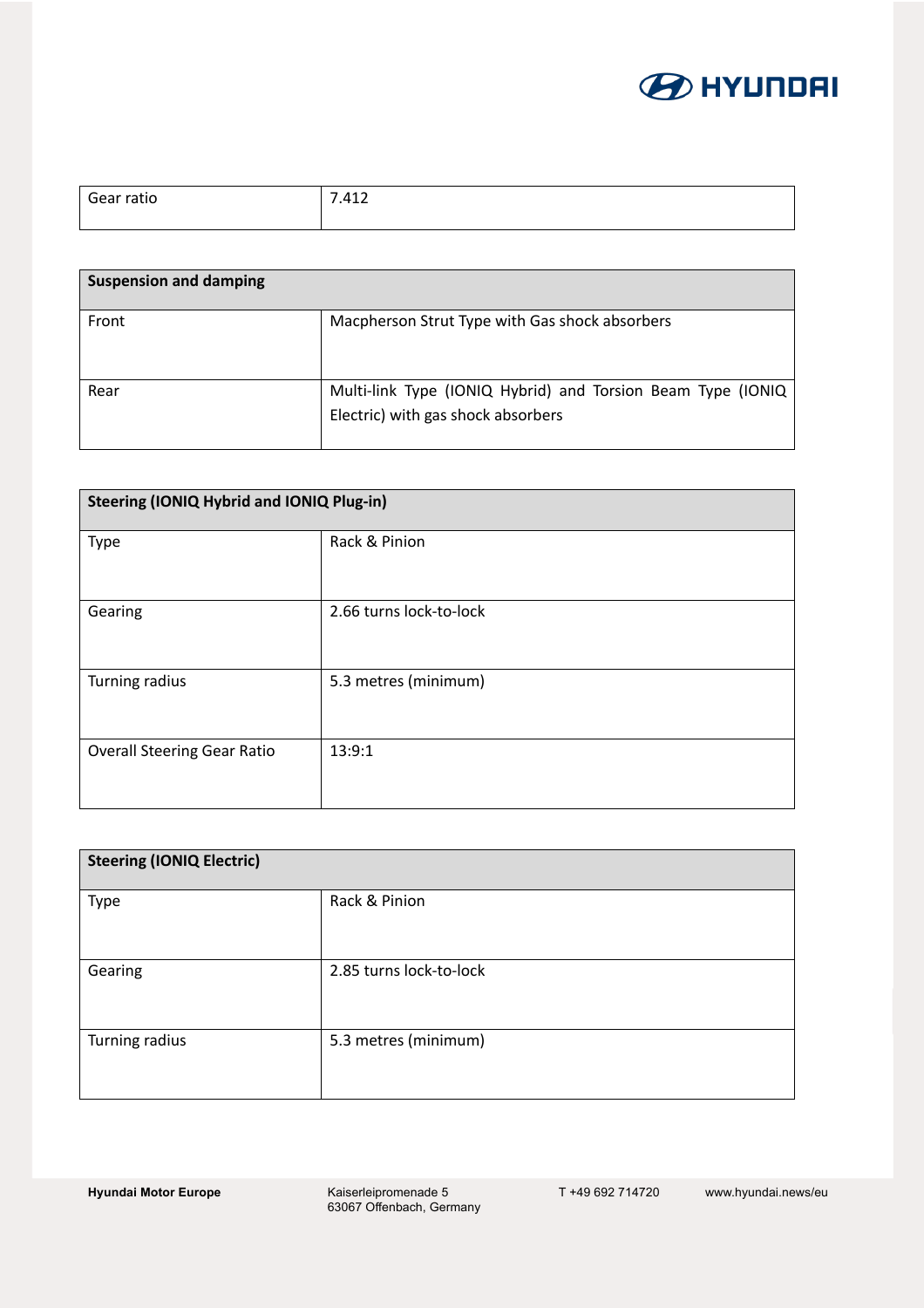

| <b>Overall Steering Gear Ratio</b> | 15:1:1 |
|------------------------------------|--------|
|                                    |        |

| <b>Brakes (all models)</b> |                                                 |
|----------------------------|-------------------------------------------------|
| Front (Diameter)           | 280 mm                                          |
| Rear (Diameter)            | IONIQ Hybrid: 262 mm                            |
|                            | <b>IONIQ Plug-in and IONIQ Electric: 284 mm</b> |
| Assistance                 | ABS, EPB (Std. EV, Opt. HEV/PHEV), ESC and AEB  |

| Wheel type (IONIQ Hybrid)   | <b>Tyres (IONIQ Hybrid)</b> |
|-----------------------------|-----------------------------|
| 6.0J x 15-inch alloy wheels | 195 / 65 R15                |
| 7.0J x 17-inch alloy wheels | 225 / 45 R17                |

| Wheel type (IONIQ Plug-in)  | Tyres (IONIQ Plug-in) |
|-----------------------------|-----------------------|
| 6.5J x 16-inch alloy wheels | 205 / 55 R16          |

| <b>Wheel type (IONIQ Electric)</b> | <b>Tyres (IONIQ Electric)</b> |
|------------------------------------|-------------------------------|
| 6.5J x 16-inch alloy wheels,       | 205 / 60 R16                  |

#### **Exterior (mm)**

| Overall length | 4.470 |
|----------------|-------|
| Overall width  | 1.820 |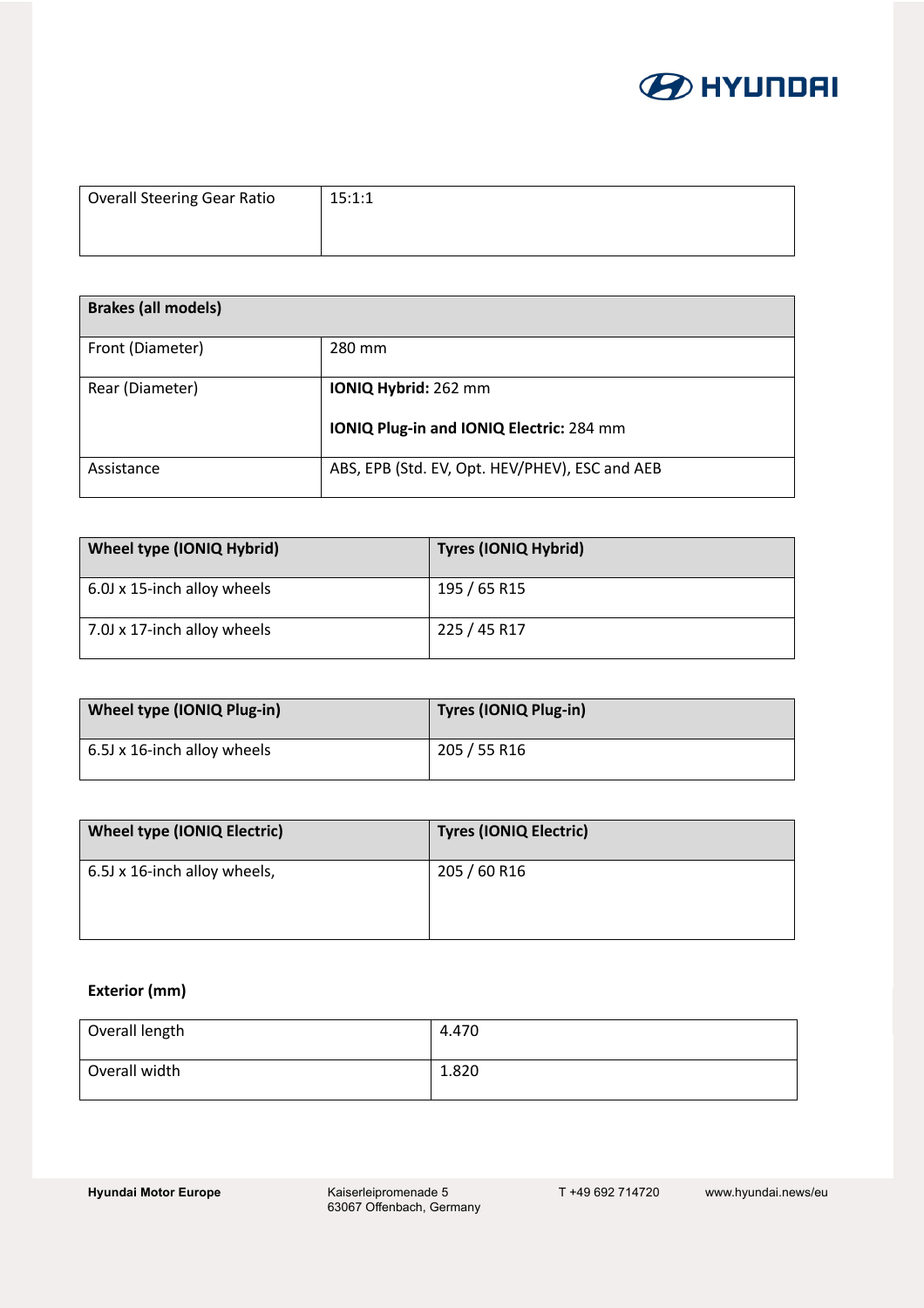

| Overall height      | 1.450                                 |
|---------------------|---------------------------------------|
| Wheelbase           | 2.700                                 |
| Ground clearance    | 140                                   |
| Front overhang      | 880                                   |
| Rear overhang       | 890                                   |
| Wheel tread (front) | IONIQ Hybrid: 1.563 / 1.549 (15"/17") |
|                     | <b>IONIQ Electric: 1.555 (16")</b>    |
| Wheel tread (rear)  | IONIQ Hybrid: 1.577 / 1.563 (15"/17") |
|                     | <b>IONIQ Electric: 1.564 (16")</b>    |

#### **Interior (mm)**

|                                            | First row                 | Second row |
|--------------------------------------------|---------------------------|------------|
| Head room                                  | 994 / 1,024 (970 / 1,004) | 950        |
| (With<br>without<br>$\sqrt{ }$<br>sunroof) |                           |            |
| Leg room                                   | 1.073 / 1.136             | 906 / 800  |
| Shoulder room                              | 1.425                     | 1.396      |
| Hip room                                   | 1.366                     | 1.344      |

## **Capacities (litres)**

| Fuel tank       | <b>IONIQ Hybrid: 45</b>                                                 |
|-----------------|-------------------------------------------------------------------------|
|                 | <b>IONIQ Plug-in: 43</b>                                                |
| Luggage (I VDA) | <b>IONIQ Hybrid:</b> min 456 l / 563 l / max 1518 l (VDA 211/ 213 /214) |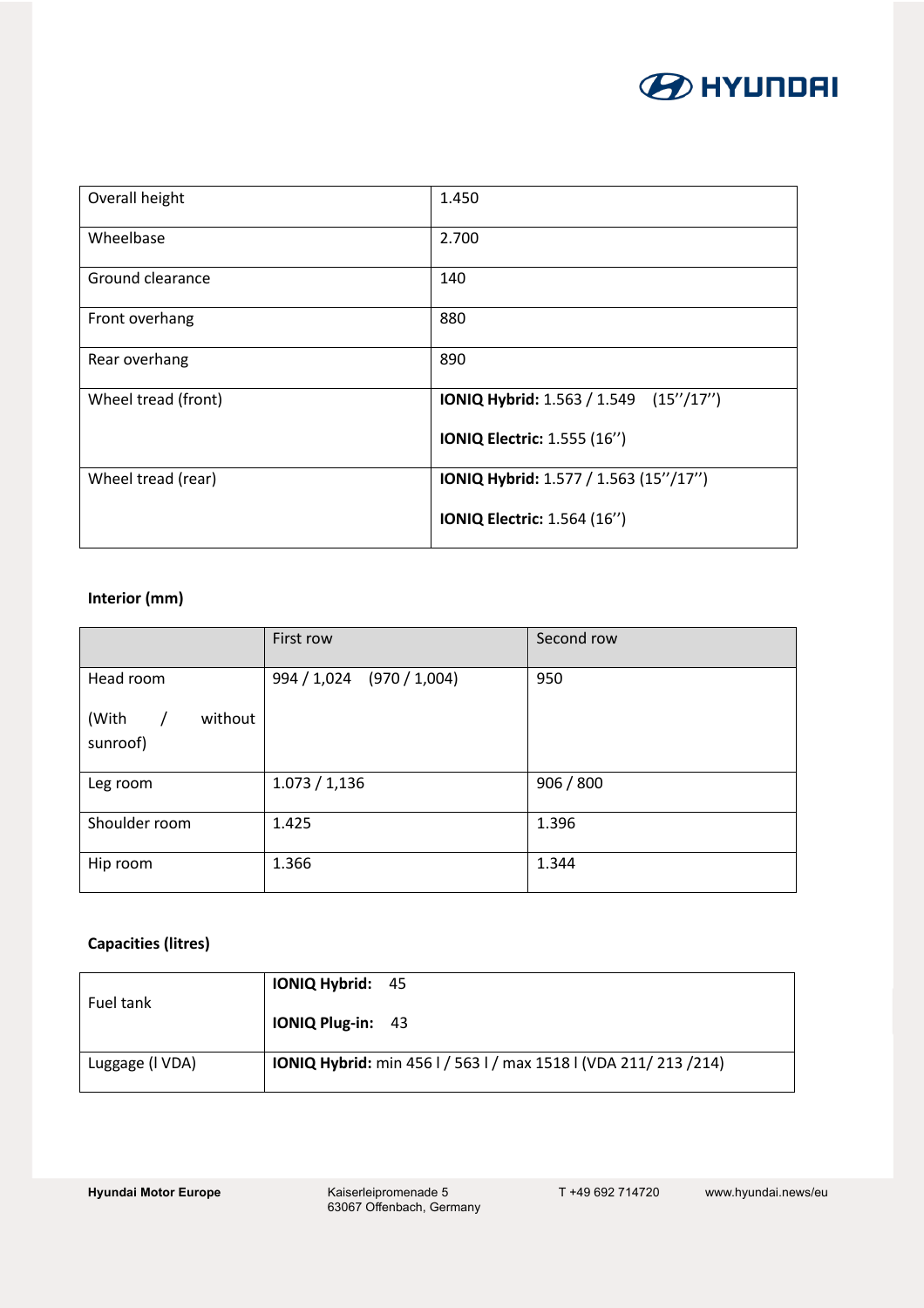

| <b>IONIQ Plug-in:</b> min 341   / 446   / max 1401   (VDA 211/ 213 / 214) |                                                                            |
|---------------------------------------------------------------------------|----------------------------------------------------------------------------|
|                                                                           | <b>IONIQ Electric:</b> min 350 l / 455 l /max 1410 l (VDA 211 / 213 / 214) |

| <b>Weight (IONIQ Hybrid)</b>      |       |
|-----------------------------------|-------|
| Curb weight (kg)                  | 1.361 |
| (in running order without driver) |       |
| Maximum Payload                   | 509   |
| Gross Vehicle Weight (kg)         | 1.870 |

| <b>Weight (IONIQ Plug-in)</b>     |       |
|-----------------------------------|-------|
| Curb weight (kg)                  | 1.495 |
| (in running order without driver) |       |
| Maximum Payload                   | 475   |
| Gross Vehicle Weight (kg)         | 1.970 |

| <b>Weight (IONIQ Electric)</b>    |       |
|-----------------------------------|-------|
| Curb weight (kg)                  | 1.420 |
| (in running order without driver) |       |
| Maximum Payload                   | 460   |
| Gross Vehicle Weight (kg)         | 1.880 |

- End –

## **About Hyundai Motor Europe HQ**

Hyundai Motor Europe was formally established in 2000 with its main office in Offenbach, Germany. Hyundai